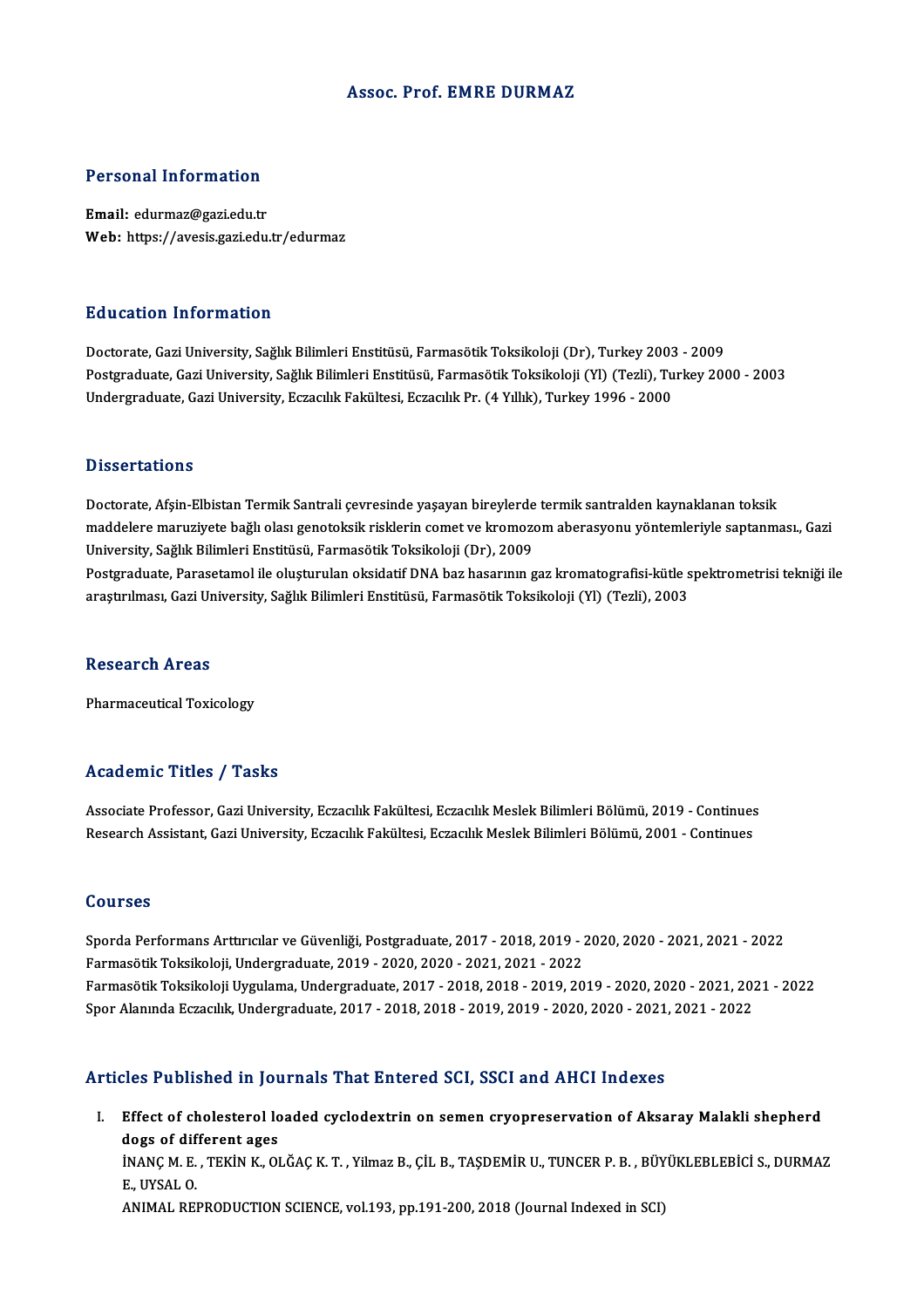- II. Metal pollution in biotic and abiotic samples of the Buyuk Menderes River, Turkey<br>DURMAZE, KOCACÖZE, Bilagar E. OBHAN H Metal pollution in biotic and abiotic samp<br>DURMAZ E., KOCAGÖZ R., Bilacan E., ORHAN H.<br>ENWRONMENTAL SCIENCE AND POLLUTION E ENVIRONMENTAL SCIENCE AND POLLUTION RESEARCH, vol.24, no.5, pp.4274-4283, 2017 (Journal Indexed in SCI) DURMAZ E., KOCAGÖZ R., Bilacan E., ORHAN H. ENVIRONMENTAL SCIENCE AND POLLUTION RESEARCH, vol.24, no.5, pp.4274-4283, 2017 (<br>SCI)<br>III. CAN LINOLEIC ACID IMPROVE THE QUALITY OF FROZEN THAWED BULL SPERM?<br>Purukleblobici S. TASDEMIR II. Tunger B. B. DUBMAZ E. Orguntas T
- SCI)<br>CAN LINOLEIC ACID IMPROVE THE QUALITY OF FROZEN THAWED BULL SPERM?<br>Buyukleblebici S., TAŞDEMİR U., Tuncer P. B. , DURMAZ E., Ozgurtas T., Buyukleblebici O., Coskun E., GÜRCAN İ.S<br>CRYOLETTERS XQL35, De 6, PD 473, 481, CAN LINOLEIC ACID IMPROVE THE QUALITY OF FROZEN THAW<br>Buyukleblebici S., TAŞDEMİR U., Tuncer P. B. , DURMAZ E., Ozgurtas T., B<br>CRYOLETTERS, vol.35, no.6, pp.473-481, 2014 (Journal Indexed in SCI)<br>Comparison of Cryonratastiv Buyukleblebici S., TAŞDEMİR U., Tuncer P. B. , DURMAZ E., Ozgurtas T., Buyukleblebici O., Coskun E., GÜRCAN İ. S.<br>CRYOLETTERS, vol.35, no.6, pp.473-481, 2014 (Journal Indexed in SCI)<br>IV. Comparison of Cryoprotective Effect
- CRYOLETTERS, vol.35, no.6, pp.473-481, 2014 (Journal Indexed in SCI)<br>IV. Comparison of Cryoprotective Effects of Lycopene and Cysteamine in Different Cryoprotectants on<br>Bull Semen and Fertility Results Tuncer P.B. ,BuyukleblebiciS.,EkenA.,TasdemirU.,DURMAZ E.,BuyukleblebiciO.,CoskunE. Bull Semen and Fertility Results<br>Tuncer P. B. , Buyukleblebici S., Eken A., Tasdemir U., DURMAZ E., Buyukleblebici O., Coskun E.<br>REPRODUCTION IN DOMESTIC ANIMALS, vol.49, no.5, pp.746-752, 2014 (Journal Indexed in SCI)<br>Com Tuncer P. B., Buyukleblebici S., Eken A., Tasdemir U., DURMAZ E., Buyukleblebici O., Coskun E.<br>REPRODUCTION IN DOMESTIC ANIMALS, vol.49, no.5, pp.746-752, 2014 (Journal Indexed in SCI)<br>V. Comparing ethylene glycol with gly
- REPRODUCTION IN DOMESTIC ANIMALS, vol.49, no.5, pp.746-752, 2014 ()<br>Comparing ethylene glycol with glycerol and with or without dith<br>cryopreservation of bull semen in egg-yolk containing extenders<br>Buryklablebigi S. Tunger Comparing ethylene glycol with glycerol and with or without dithiothreitol and sucrose for<br>cryopreservation of bull semen in egg-yolk containing extenders<br>Buyukleblebici S., Tuncer P. B. , BUCAK M. N. , TAŞDEMİR U., EKEN A cryopreservation<br>Buyukleblebici S., T<br>ÜNLÜ ENDİRLİK B.<br>CPYOPIOLOCY. vel. Buyukleblebici S., Tuncer P. B. , BUCAK M. N. , TAŞDEMİR U., EKEN A.,<br>ÜNLÜ ENDİRLİK B.<br>CRYOBIOLOGY, vol.69, no.1, pp.74-78, 2014 (Journal Indexed in SCI)<br>The Companison of Thues Different Cuvennetestants in Cuven UNLU ENDIRLIK B.<br>CRYOBIOLOGY, vol.69, no.1, pp.74-78, 2014 (Journal Indexed in SCI)<br>VI. The Comparison of Three Different Cryoprotectants in Cryopreservation of Angora Goat Semen<br>Purpklablabiai S. Tunger B. B. TASDEMIB U.
- CRYOBIOLOGY, vol.69, no.1, pp.74-78, 2014 (Journal Indexed in SCI)<br>The Comparison of Three Different Cryoprotectants in Cryopreservation of A<br>Buyukleblebici S., Tuncer P. B. , TAŞDEMİR U., Ozgurtas T., DURMAZ E., Buyuklebl The Comparison of Three Different Cryoprotectants in Cryopreservation of Angora Goat Semen<br>Buyukleblebici S., Tuncer P. B. , TAŞDEMİR U., Ozgurtas T., DURMAZ E., Buyukleblebici O.<br>KAFKAS UNIVERSITESI VETERINER FAKULTESI DE Buyukleblebici S., Tuncer P. B., TAŞDEMİR U., Ozgurtas T., DURMAZ E., Buyukleblebici O.<br>KAFKAS UNIVERSITESI VETERINER FAKULTESI DERGISI, vol.20, no.4, pp.613-619, 2014<br>VII. Effects of Various Antioxidants on Cryopreserved
- KAFKAS UNIVERSITESI VETERINER FAKULTESI DERGISI, vol.20, no.4, pp.613-619, 201<br>Effects of Various Antioxidants on Cryopreserved Bull Sperm Quality<br>Tasdemir U., Tuncer P. B. , Buyukleblebici S., Ozgurtas T., DURMAZ E., Buyu KAFKAS UNIVERSITESI VETERINER FAKULTESI DERGISI, vol.20, no.2, pp.253-258, 2014 (Journal Indexed in SCI) Tasdemir U., Tuncer P. B. , Buyukleblebici S., Ozgurtas T., DURMAZ E., Buyukleglebici O.<br>KAFKAS UNIVERSITESI VETERINER FAKULTESI DERGISI, vol.20, no.2, pp.253-258, 2014 (Journal Indexed in SCI)<br>VIII. EFFECTS OF SMOKING DUR
- KAFKAS UNIVERSITESI VETERINER FAKUL<br>EFFECTS OF SMOKING DURING PREGN<br>MATERNAL AND NEWBORNS' BLOOD<br>Avdogan II, DUBMAZ E, Erean C.M., Ekan EFFECTS OF SMOKING DURING PREGNANCY ON DNA DAMAGE AND ROS LEVEL CONSEQUENCES IN<br>MATERNAL AND NEWBORNS' BLOOD<br>Aydogan U., DURMAZ E., Ercan C. M. , Eken A., ULUTAŞ O. K. , Kavuk S., Gursel O., Alanbay I., Akay C., Kurekci A.

M<sub>4</sub><br>Ay<br>al. Aydogan U., DURMAZ E., Ercan C. M. , Eken A., ULUTAŞ O. K. , Kavuk S., Gursel O., Alanbay I., Akay C., Kurekci A. E. , e<br>al.<br>ARHIV ZA HIGIJENU RADA I TOKSIKOLOGIJU-ARCHIVES OF INDUSTRIAL HYGIENE AND TOXICOLOGY, vol.64, no.

al.<br>ARHIV ZA HIGIJENU RADA I TOKSIKOLOGIJU-ARCHIVES OF INDUSTRIAL HYGIENE AND TOXICOLOGY, vol.64, no.1,<br>pp.35-46, 2013 (Journal Indexed in SCI) ARHIV ZA HIGIJENU RADA I TOKSIKOLOGIJU-ARCHIVES OF INDUSTRIAL HYGIENE AND TOXICOLOGY, vol.6<br>pp.35-46, 2013 (Journal Indexed in SCI)<br>IX. Assessment of Individual Susceptibility to Baseline DNA and Cytogenetic Damage in a He

- pp.35-46, 2013 (Journal Indexed in SCI)<br>Assessment of Individual Susceptibility to Baseline DN<br>Turkish Population: Evaluation with Lifestyle Factors<br>KADIOČLUE Kosebas N.A., Dominsisil G. Goslun E. Ozsasli Assessment of Individual Susceptibility to Baseline DNA and Cytogenetic Damage in a Healthy<br>Turkish Population: Evaluation with Lifestyle Factors<br>KADIOĞLU E., Kocabas N. A. , Demircigil G., Coskun E., Ozcagli E., DURMAZ E. Turkish Population: Evaluation with Lifestyle Factors<br>KADIOĞLU E., Kocabas N. A. , Demircigil G., Coskun E., Ozcagli E., DURMAZ E., KARAHALİL B., BURGAZ S., Sardas S<br>GENETIC TESTING AND MOLECULAR BIOMARKERS, vol.16, no.10, KADIOĞLU E., Kocabas N. A. , Demircigil G., Coskun E., Ozcagli E., DURMAZ E., KARAHALİL B., BURGAZ S., Sar<br>GENETIC TESTING AND MOLECULAR BIOMARKERS, vol.16, no.10, pp.1157-1164, 2012 (Journal Indexed in<br>X. An in vivo asses
- GENETIC TESTING AND MOLECULAR BIOMARKERS, vol.16, no.10, p.<br>An in vivo assessment of the genotoxic potential of bisphen<br>ULUTAŞ O.K., Yildiz N., DURMAZ E., Ahbab M.A., BARLAS N., ÇOK İ.<br>ARCUIVES OF TOYICOLOCY, vol.<sup>95</sup>, no. X. An in vivo assessment of the genotoxic potential of bisphenol A and 4-tert-octylphenol in rats<br>ULUTAS O.K., Yildiz N., DURMAZ E., Ahbab M.A., BARLAS N., COK İ. ARCHIVES OF TOXICOLOGY, vol.85, no.8, pp.995-1001, 2011 (Journal Indexed in SCI)

# XI. Polychlorinated Biphenyl and Organochlorine Pesticide Levels in Human Breast Milk from the Mediterranean city Antalya, Turkey Polychlorinated Biphenyl and Organochlorine Pe<br>Mediterranean city Antalya, Turkey<br>ÇOK İ., Yelken C., DURMAZ E., Uner M., Sever B., Satir F.<br>PULLETIN OF ENVIRONMENTAL CONTAMINATION AN

Mediterranean city Antalya, Turkey<br>ÇOK İ., Yelken C., DURMAZ E., Uner M., Sever B., Satir F.<br>BULLETIN OF ENVIRONMENTAL CONTAMINATION AND TOXICOLOGY, vol.86, no.4, pp.423-427, 2011 (Journal<br>Indexed in SCD. COK İ., Yelken C.<br>BULLETIN OF E<br>Indexed in SCI)<br>Evaluation of BULLETIN OF ENVIRONMENTAL CONTAMINATION AND TOXICOLOGY, vol.86, no.4, pp.423-427, 2011 (Journal<br>Indexed in SCI)<br>XII. Evaluation of DNA Damage in Common Carp (Cyprinus carpio L.) by Comet Assay for Determination<br>of Possible

Indexed in SCI)<br>Evaluation of DNA Damage in Common Carp (<br>of Possible Pollution in Lake Mogan (Ankara)<br>COK LUUTAS O K. Okushk O. DUPMAZ E. Demir Evaluation of DNA Damage in Common Carp (Cy<br>of Possible Pollution in Lake Mogan (Ankara)<br>ÇOK İ., ULUTAŞ O.K. , Okusluk O., DURMAZ E., Demir N.<br>THESCIENTIEICWORI DIQURMAL .vol 11. pp.1455.1463 of Possible Pollution in Lake Mogan (Ankara)<br>ÇOK İ., ULUTAŞ O. K. , Okusluk O., DURMAZ E., Demir N.<br>THESCIENTIFICWORLDJOURNAL, vol.11, pp.1455-1461, 2011 (Journal Indexed in SCI)<br>Determination of organoshlorine nestiside a

## COK İ., ULUTAŞ O. K. , Okusluk O., DURMAZ E., Demir N.<br>THESCIENTIFICWORLDJOURNAL, vol.11, pp.1455-1461, 2011 (Journal Indexed in SCI)<br>XIII. Determination of organochlorine pesticide and polychlorinated biphenyl levels THESCIENTIFIC<br>Determination<br>infertile men Determination of organochlorine pesticide and polych<br>infertile men<br>ÇOK İ., Durmaz T. C. , DURMAZ E., Satiroglu M. H. , Kabukcu C.<br>ENVIRONMENTAL MONITORING AND ASSESSMENT vol 162 infertile men<br>ÇOK İ., Durmaz T. C. , DURMAZ E., Satiroglu M. H. , Kabukcu C.<br>ENVIRONMENTAL MONITORING AND ASSESSMENT, vol.162, pp.301-309, 2010 (Journal Indexed in SCI)<br>Constavisity of Anti-Tumor Negresis Easter Thereny in

COK İ., Durmaz T. C. , DURMAZ E., Satiroglu M. H. , Kabukcu C.<br>ENVIRONMENTAL MONITORING AND ASSESSMENT, vol.162, pp.301-309, 2010 (Journal Indexed in SCI)<br>XIV. Genotoxicity of Anti-Tumor Necrosis Factor Therapy in Patients ENVIRONMENTAL MONITORING AND ASSESSMENT, vol.162, pp.301-309, 2010 (Jou<br>Genotoxicity of Anti-Tumor Necrosis Factor Therapy in Patients With Juve<br>Demirkaya E., ÇOK İ., DURMAZ E., ULUTAŞ O. K. , AKTAY AYAZ N., Besbas N., ÖZE Genotoxicity of Anti-Tumor Necrosis Factor Therapy in Patients With Juvenile Idiopathic Arthritis<br>Demirkaya E., ÇOK İ., DURMAZ E., ULUTAŞ O. K. , AKTAY AYAZ N., Besbas N., ÖZEN S.<br>ARTHRITIS CARE & RESEARCH, vol.62, no.1, p